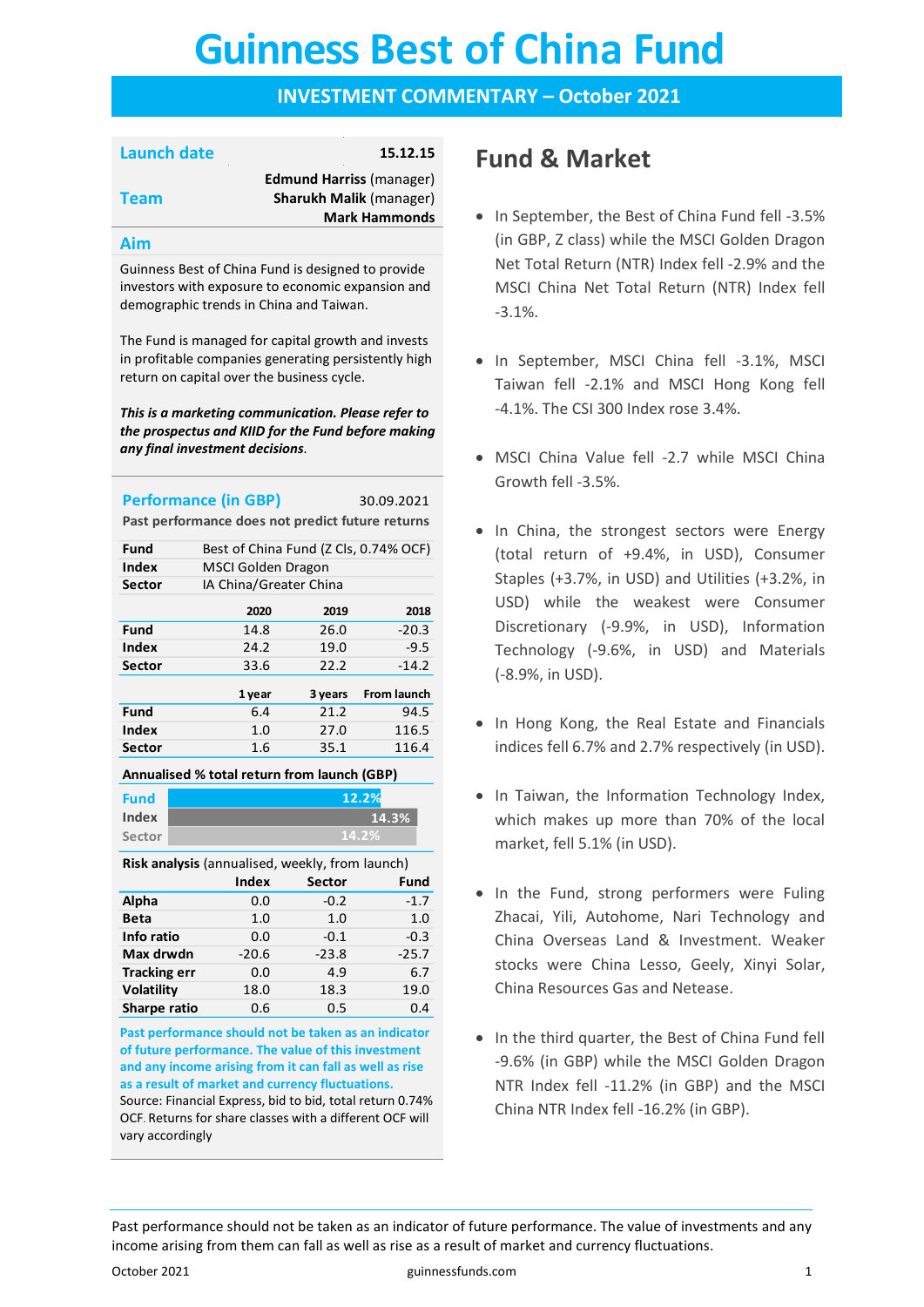- MSCI China fell -16.2% (in GBP), MSCI Taiwan rose 0.3% (in GBP) and MSCI Hong Kong fell -7.2% in GBP).
- MSCI China Value fell -11.4% while MSCI China Growth fell -20.4%.
- In China, the strongest sectors were Energy (total return of +12.4%, in USD), Utilities (+12.1%, in USD) and Materials (+6.7%, in USD) while the weakest were Consumer Discretionary (-26.3%, in USD), Communication Services (-23.7%, in USD) and Real Estate (-19.5%).
- In the Fund, strong performers were Nari Technology, Lead Intelligent, China Overseas Land & Investment, Elite Material and Haier Smart Home. Weaker stocks were Alibaba, China Lesso, Suofeiya, China Medical System and Ping An.

### **Market Overview**

It was an eventful quarter for Chinese markets, with headwinds including:

- The government focusing more on common prosperity, leading to unanticipated regulatory activity in industries such as e-commerce, gaming and education.
- Evergrande was unable to borrow more to pay off its liabilities, meaning it could not repay a bond due in September. This lead to concerns over potential contagion in the property market, as well as in the wider economy.
- Unexpected power cuts led to weaker economic activity in September. We think these cuts were due to inefficiencies in Chinese power markets, meaning power plants were reluctant to produce in light of higher cost prices.
- Economic growth is slowing down, as the government winds down monetary stimulus.

These factors have led Chinese markets to sell-off. The forward price/earnings ratio for the broader market, as measured by the MSCI China Index, has fallen from the peak of 19.4x in February to 14.5x at the end of September.



#### MSCI China FY1 P/E Ratio

*Source: Bloomberg, 31.12.20 –30.09.2021*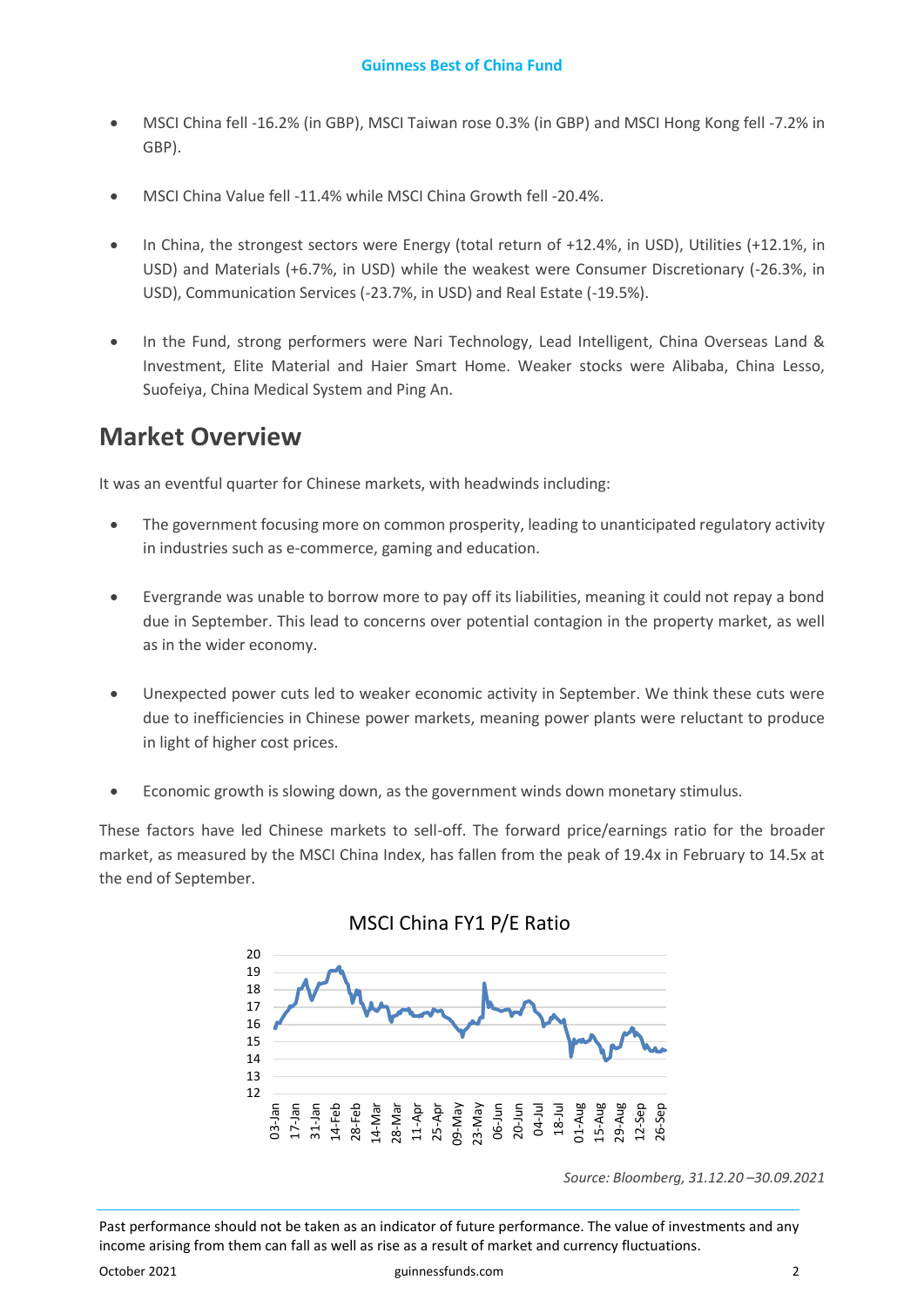Value stocks outperformed growth stocks in the third quarter. In July and August, it was the high growth stocks affected by regulation which were weak, meaning value did relatively well. In September, the fallout from Evergrande meant value and growth fell in line with each other.



In the quarter, the Fund outperformed both the MSCI China NTR Index, as well as the MSCI China Growth Index. This outperformance came in July, where the Fund's underweight position in large online tech companies was a significant contributor to outperformance. The Fund is run on an equally weighted basis and so each position has a neutral weight of 3.1%. This is in contrast to the MSCI China Index, where as of June 30 2021, Tencent had a weight of 13.4% and Alibaba had a weight of 13.3%. We think this level of stock specific risk is too high in the index, whereas our equally weighted approach limits the risk to these two companies. As Tencent and Alibaba were two of the weaker stocks in the market, the Fund's underweight was a source of outperformance. Fund holdings Nari Technology and Lead Intelligent were further contributors to performance. Nari's share price was boosted by news that the cap for electricity prices during peak hours isto be boosted by at least 20%. This should theoretically boost revenues for the grid, leading to higher procurement budgets, boosting Nari's potential sales. For Lead Intelligent, the share prices of companies in the battery supply chain have rallied since the bottom in March, boosted by positive earning. The market's rotation away from online tech towards growing industries with government support further led to a rally at the end of July.

*Source: Bloomberg, 30.06.21 –30.09.2021*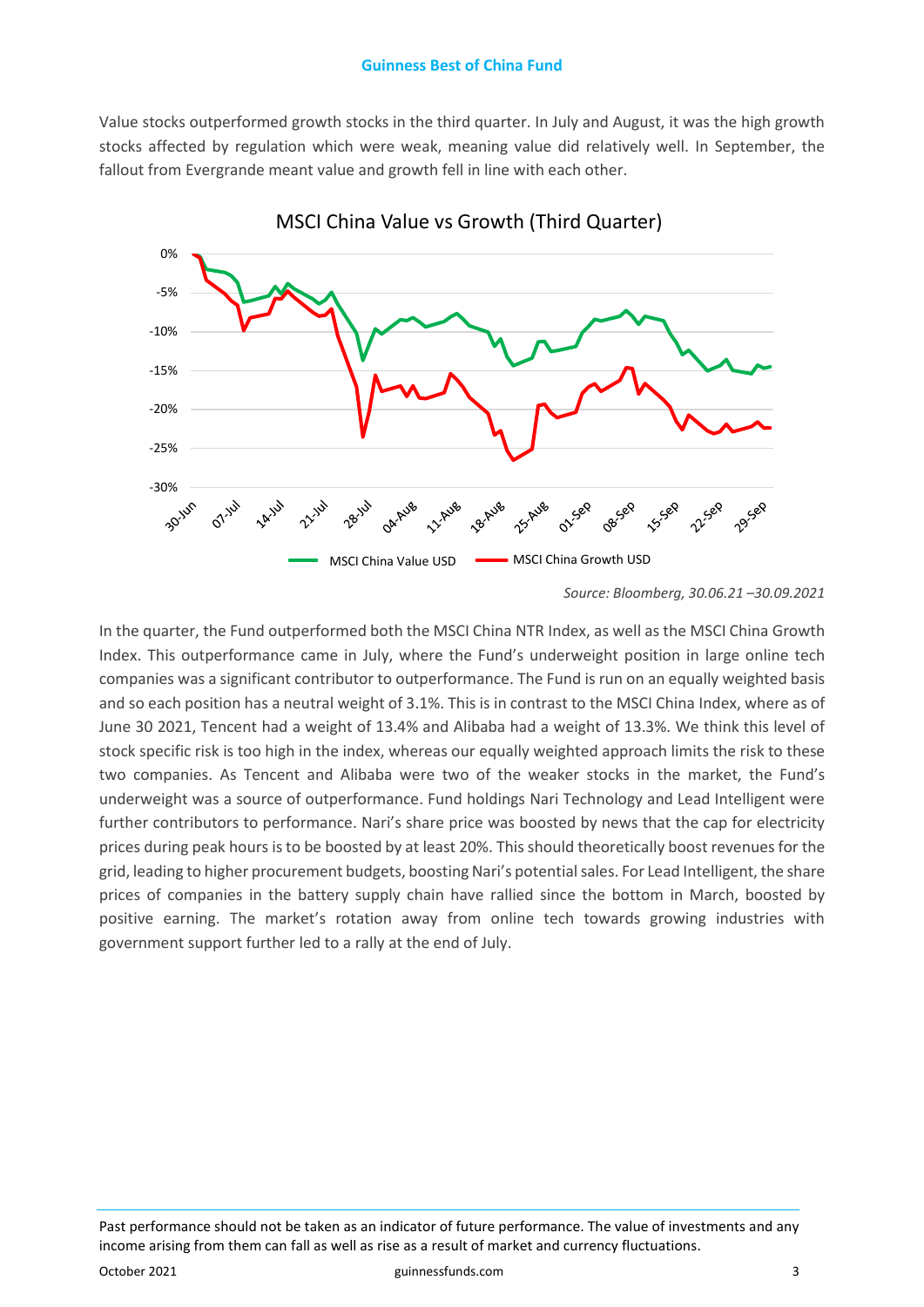

*Source: Bloomberg, 30.06.21 –30.09.2021.* 

*Past performance should not be taken as an indicator of future performance. The value of this investment and any income arising from it can fall as well as rise as a result of market and currency fluctuations.*

| Cumulative % total return, in GBP, to 30/09/2021 | YTD     | 1 year | 3 years | 5 Years                  | <b>Launch</b> |
|--------------------------------------------------|---------|--------|---------|--------------------------|---------------|
| Guinness Best of China                           | $-3.53$ | 6.18   | 19.72   | $\overline{\phantom{a}}$ | 89.43         |
| MSCI Golden Dragon                               | $-6.44$ | 0.98   | 27.04   | 61.92                    | 116.52        |
| IA China/Greater China sector average            | $-8.04$ | 1.64   | 35.11   | 70.80                    | 116.37        |
| IA China/Greater China sector ranking            | 16/56   | 20/56  | 32/50   | $\overline{\phantom{a}}$ | 25/43         |
| IA China/Greater China sector quartile           |         |        |         | -                        |               |

*Source: FE, Total Return in GBP, 15.12.2015–30.09.2021.*

In August, the Fund was flat while the MSCI China NTR Index was also flat. The Fund's underweight position in Alibaba was a key contributor to outperformance, boosted by positive contributions from Xinyi Solar, Nari Technology and China Overseas Land & Investment. On the other hand, detractors to performance included Shengyi Technology, Fuling Zhacai and Novatek Microelectronics.

In September, the Fund fell 5.6% while the MSCI China NTR Index fell 5.1%. Evergrande and power cuts were the main stories in the month, meaning that in addition to the Energy sector, defensive sectors Consumer Staples and Utilities were outperformers. The Fund holds one property developer, China Overseas Land & Investment (COLI), which was one of the strongest stocks in the fund (see section on portfolio performance for more details). In September, Fuling Zhacai and Yili were contributors to performance, offset by weakness in Lesso, Geely and Xinyi Solar.

### **Portfolio Performance**

In September, the top and bottom five contributors to performance are shown below, with the contribution to relative performance shown in brackets:

| <b>Top 5 Contributors</b> | Top 5 Detractors |
|---------------------------|------------------|
|---------------------------|------------------|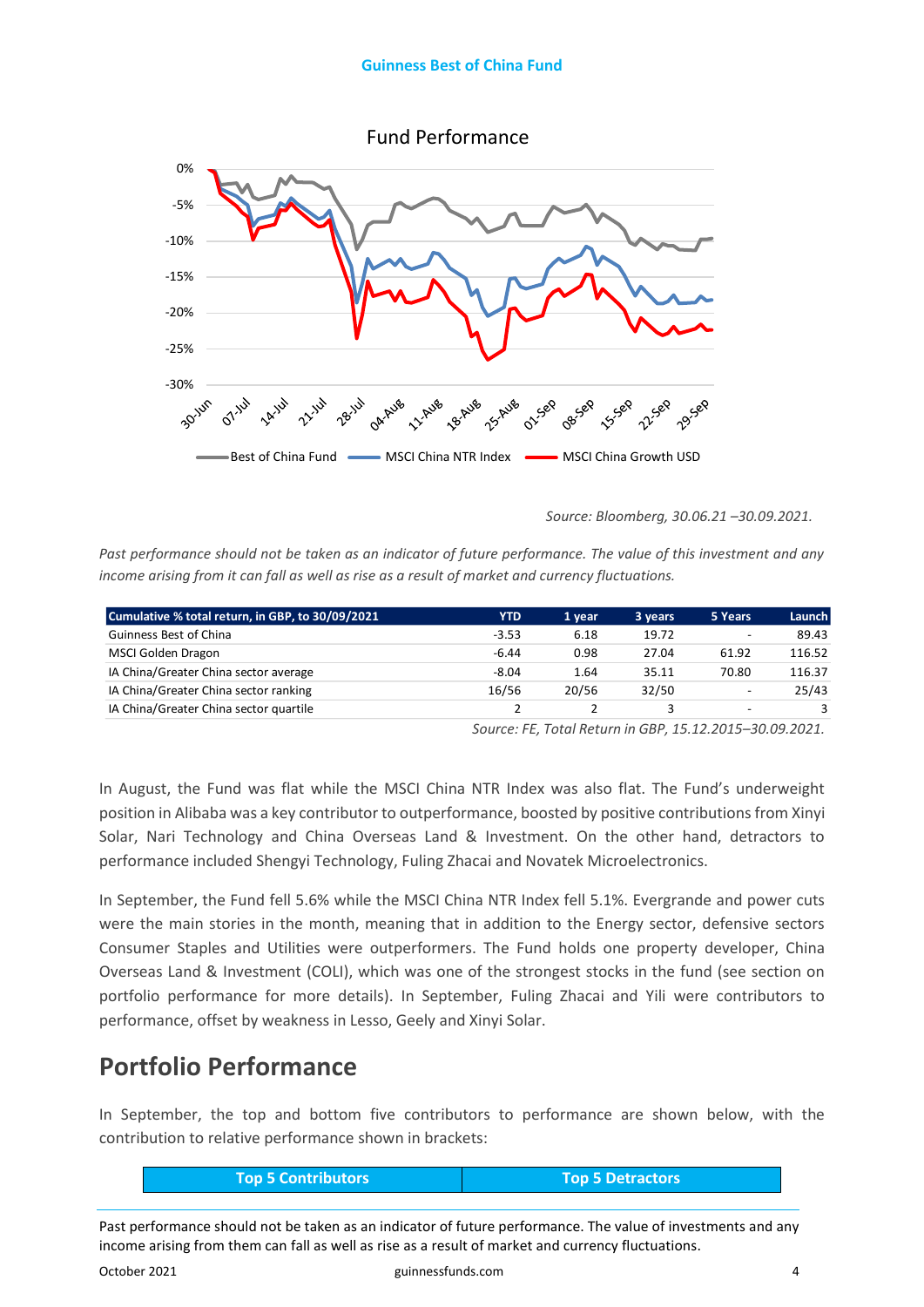| Underweight in Alibaba (+0.9%) | China Lesso (-0.6%)               |
|--------------------------------|-----------------------------------|
| Fuling Zhacai (+0.6%)          | Geely (-0.4%)                     |
| Yili (+0.5%)                   | Xinyi Solar (-0.3%)               |
| Autohome (+0.3%)               | China Resources Gas (-0.3%)       |
| Nari Technology (+0.2%)        | Wuxi Biologics (not held) (-0.2%) |

 *Source: Guinness Asset Management, data as of 30/09/2021. Attribution relative to the iShares MSCI China ETF.*

In the third quarter, the top and bottom five contributors to performance are shown below, with the contribution to relative performance shown in brackets:

| <b>Top 5 Contributors</b>                | <b>Top 5 Detractors</b>                    |
|------------------------------------------|--------------------------------------------|
| Nari Technology (+2.0%)                  | Shengyi Technology (-0.6%)                 |
| Underweight in Alibaba (+1.9%)           | China Lesso (-0.5%)                        |
| Lead Intelligent (+1.3%)                 | Suofeiya (-0.4%)                           |
| Elite Material (+0.7%)                   | China Medical System (-0.4%)               |
| China Overseas Land & Investment (+0.6%) | China Construction Bank (not held) (-0.3%) |

 *Source: Guinness Asset Management, data as of 30/09/2021. Attribution relative to the iShares MSCI China ETF.*

In the third quarter, the best contributor to outperformance was Nari Technology, which benefited from a rerating during the quarter. The company makes software and hardware for the electricity grid, focusing on dispatching and distribution solutions. Nari is an indirect beneficiary of China's buildout of renewable energy, which requires investment in the state grid network, which should lead to greater demand for Nari's products.

Alibaba's share price was very weak in the quarter due to tighter government rules affecting the technology sector. Alibaba's weight in the MSCI China Index (10.4% as of 30/09/21) is significant. Meanwhile, as the Fund is run on an equally weighted basis, Alibaba's neutral weight is ~3.1%, meaning the Fund was much less affected than the index by Alibaba's weakness.

Lead Intelligent makes equipment used to manufacture battery cells. In the second quarter, its revenue increased 107% and its earnings per share (EPS) increased 118%. As automobile companies worldwide continue to shift their focus towards electric vehicles, we think there is a long path of growth ahead of Lead Intelligent. CATL, one of the world's largest battery manufacturers, has a significant stake in Lead Intelligent, which gives Lead Intelligent exposure to an important customer. Additionally, Lead Intelligent's products are being used in Northvolt's phase I expansion in Europe.

Elite Material continues to deliver outperformance for the fund. The company specialises in environmentally friendly laminates, which are the base material for printed circuit boards. Elite offers exposure to rising demand for 5G smartphones and cloud services. In addition to these structural growth drivers, the company is also gaining market share in the server market, and is increasing capacity to gain share in the premium end of the laminate market.

China Overseas Land & Investment (COLI) is a real estate developer which has performed well despite the fallout from Evergrande. COLI has much of its focus on tier 1 cities such as Beijing, Shanghai and Hong Kong, where demand is more stable compared to lower tier cities. Before Evergrande dominated the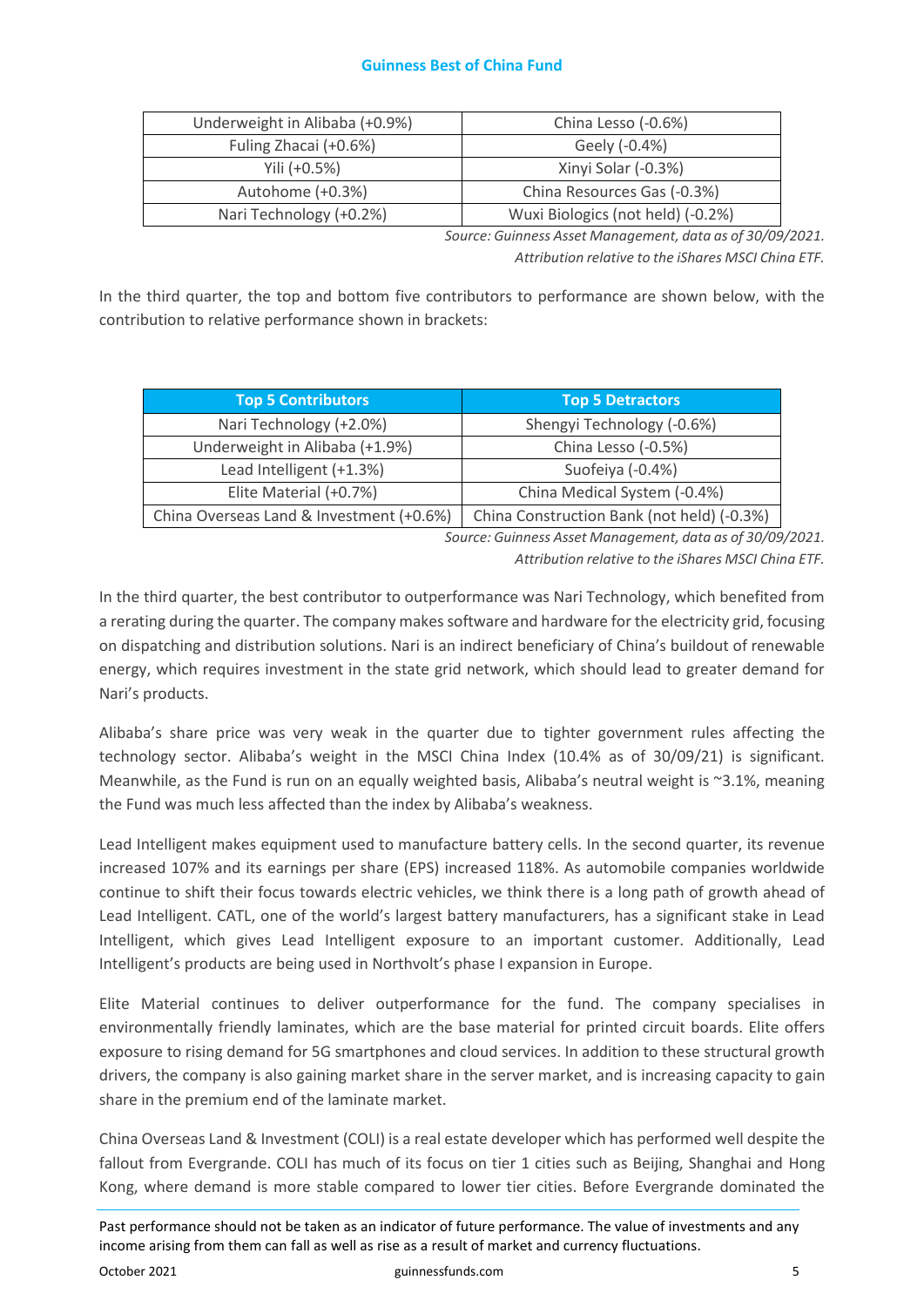headlines, COLI's more conservative nature meant it was trading cheap relative to peers. But this conservative approach is now a strength, as COLI has a strong enough balance sheet to weather a period of volatility. The low level of debt means COLI has the ability to acquire high quality assets trading at depressed prices.

China Lesso (plastic pipes) and Suofeiya (kitchen cabinets) were weak due to the fallout from Evergrande. It is our understanding that most of China Lesso's sales are related to infrastructure investments rather than property investments, so the decline in price is partly unwarranted. Suofeiya historically sold its kitchen cabinets through distributors, but has been increasing its exposure to property developers. In the first half of 2021, sales from property developers accounted for 17% of total sales. Therefore the market is worried about potential write-offs from these sales. We believe the market price is implying that the returns of the business drop to the cost of capital, which we think is unlikely.

China Medical System was by far the best-performing stock in the first half of the year, rising 167%. The company historically sold generic drugs on behalf of other firms but is now expanding into the innovative drug market. The share price gave back some of its gains in the third quarter on no stock-specific news. We believe even after its rally, the market is still under-pricing the profitability of the company. Sales in the first half grew 20% while net income grew 27%.

### **Stock Switches**

In July we sold Yuhong and in August we bought AIA and Shengyi Technology.

Yuhong is a manufacturer of waterproofing materials used in the construction industry. We believe its share price did not fully reflect the company's exposure to Evergrande, and therefore took profit on the stock. We still like the company and it remains on our watchlist as Yuhong's balance sheet is strong enough to weather a weaker year.

AIA gives the fund exposure to growing demand for life and health insurance. It is headquartered in Hong Kong and derives more than 50% of its revenue from the China region. AIA also has exposure to Southeast Asia, namely Thailand, Malaysia and Singapore. However, much of the future earnings growth is likely to come from mainland China. AIA is targeting the rising middle class in the country and we believe there is a lot of room for the company to grow from a relatively low base. AIA targets the premium end of the market, using its highly trained workforce which is viewed as giving some of the best service in the industry. This is backed up by AIA's very low turnover rate amongst its staff, relative to its competitors.

Shengyi Technology makes copper clad laminates (CCLs), which are the main base material for printed circuit boards (PCBs). It benefits from multiple trends which point to greater demand for CCLs and PCBs: growing popularity of 5G compatible devices, growing demand for servers and cloud services as well as localisation towards Chinese suppliers in the Chinese market. Shengyi is quickly moving up the value chain, supporting a gradual rise in margins over time.

## **Portfolio Stats**

Below we show the Fund's exposure to the structural growth themes we focus on. The Fund's largest exposure is to the Rise of the Middle Class, Manufacturing Upgrades and the Next Gen consumer. The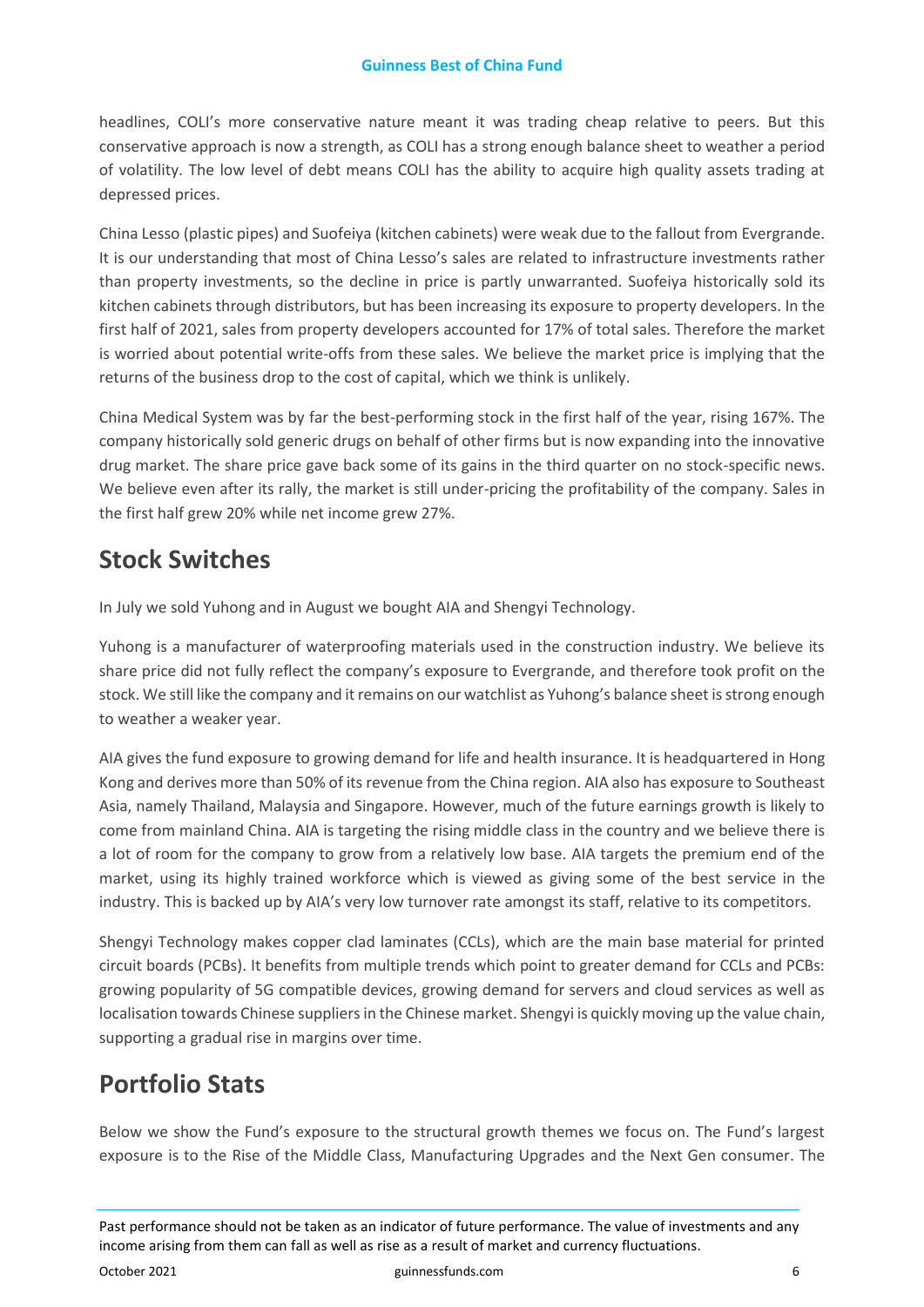Fund's largest exposures to subthemes include Pharmaceuticals, Home Improvements and Consumer Finance.



 *Source: Guinness Asset Management, data as of 30/09/2021.*

Past performance should not be taken as an indicator of future performance. The value of investments and any income arising from them can fall as well as rise as a result of market and currency fluctuations.

October 2021 guinnessfunds.com 7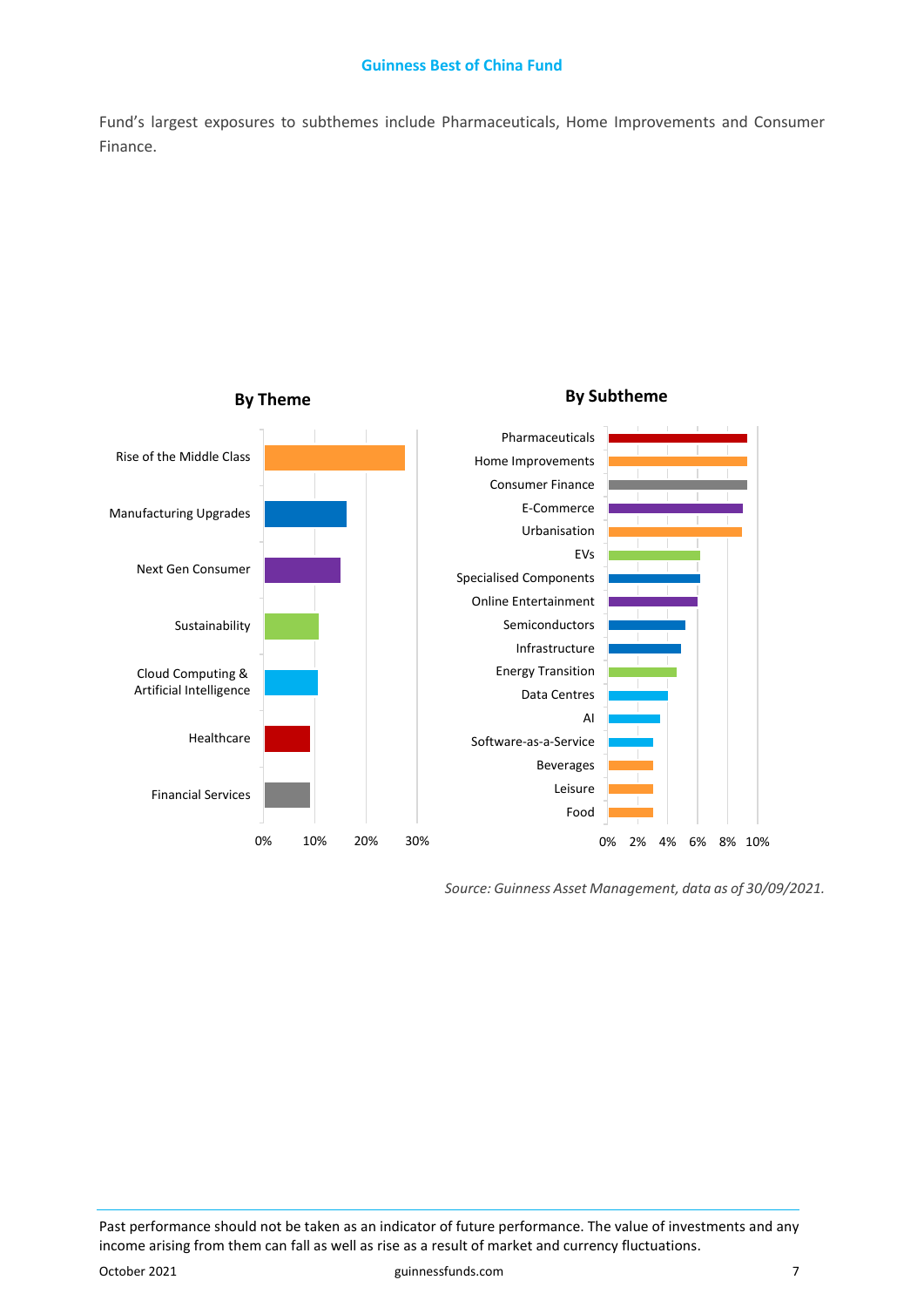Below we show the Fund's sector exposure. The Fund's largest exposures are to Information Technology, Consumer Discretionary and Communication Services. Relative to the MSCI China Index, the Fund is significantly overweight to Information Technology, and underweight to Consumer Discretionary.



#### *Source: Guinness Asset Management, data as of 30/09/2021.*

Below we show the Fund's exposure by exchange. Relative to the MSCI China Index, the Fund is overweight in A-shares and underweight in Hong Kong listed shares. The Fund has a 13% allocation to Taiwan.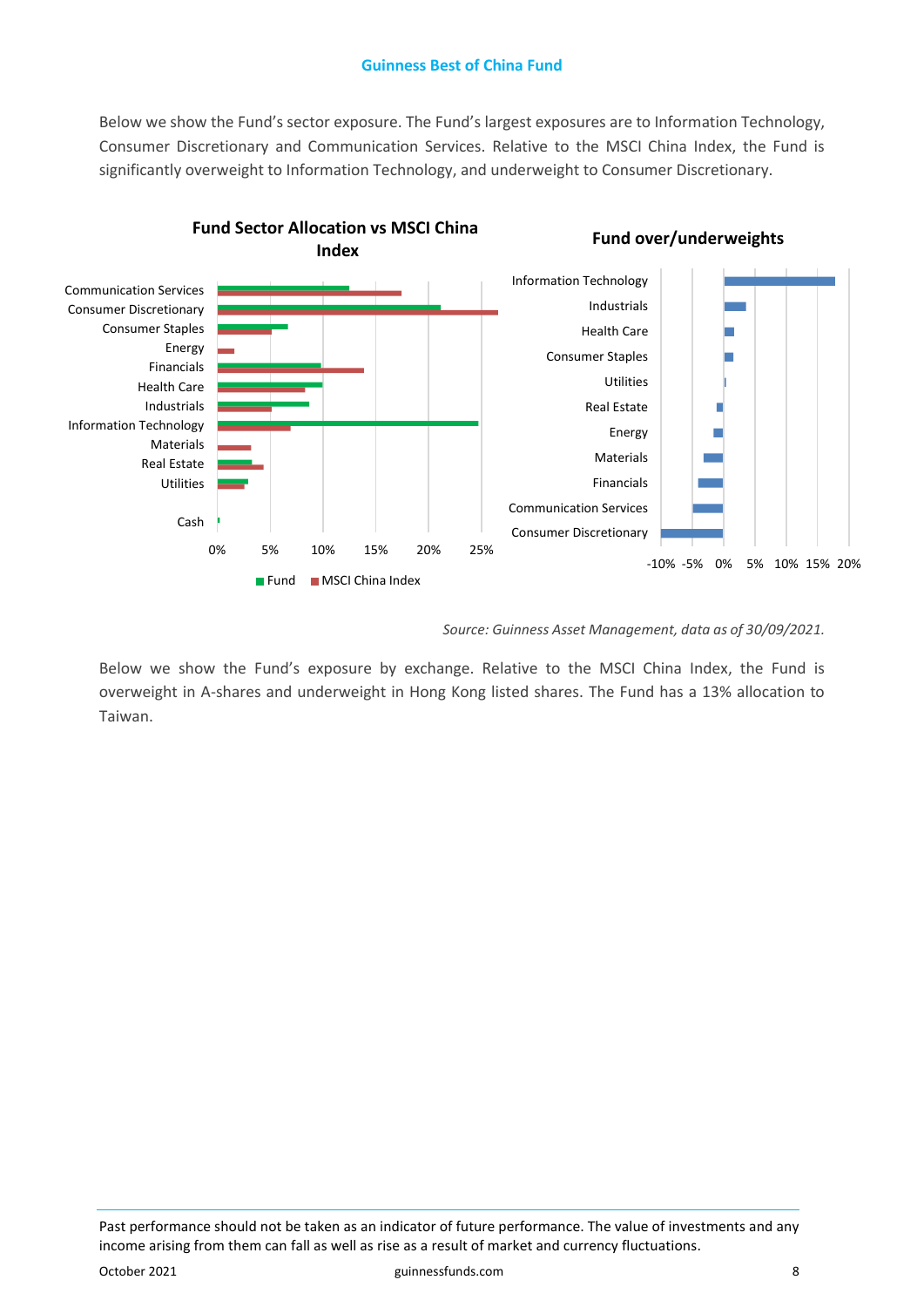

 *Source: Guinness Asset Management, data as of 30/09/2021.*

### **Summary view & outlook**

Below we summarise the portfolio's characteristics. Relative to the MSCI China Index, the Fund is invested in higher return on equity businesses. The Fund's net debt/equity ratio is negative, meaning that on the whole, the portfolio is invested in businesses with enough cash on the balance sheet to pay off all debt. The Fund is invested in businesses which historically have grown sales and earnings at 11% a year. This is in contrast to the broader market, where there has been no earnings growth over the past five years. Based on consensus analyst earning expectations, the Fund and the market are expected to grow earnings by 14% a year. Despite the Fund's higher return on capital and higher historic earnings growth, it trades at a discount to the index. As the Fund is run on an equally weighted basis, it is not concentrated in the large online tech businesses, and so the Fund has a high active share of 86% relative to the MSCI China Index.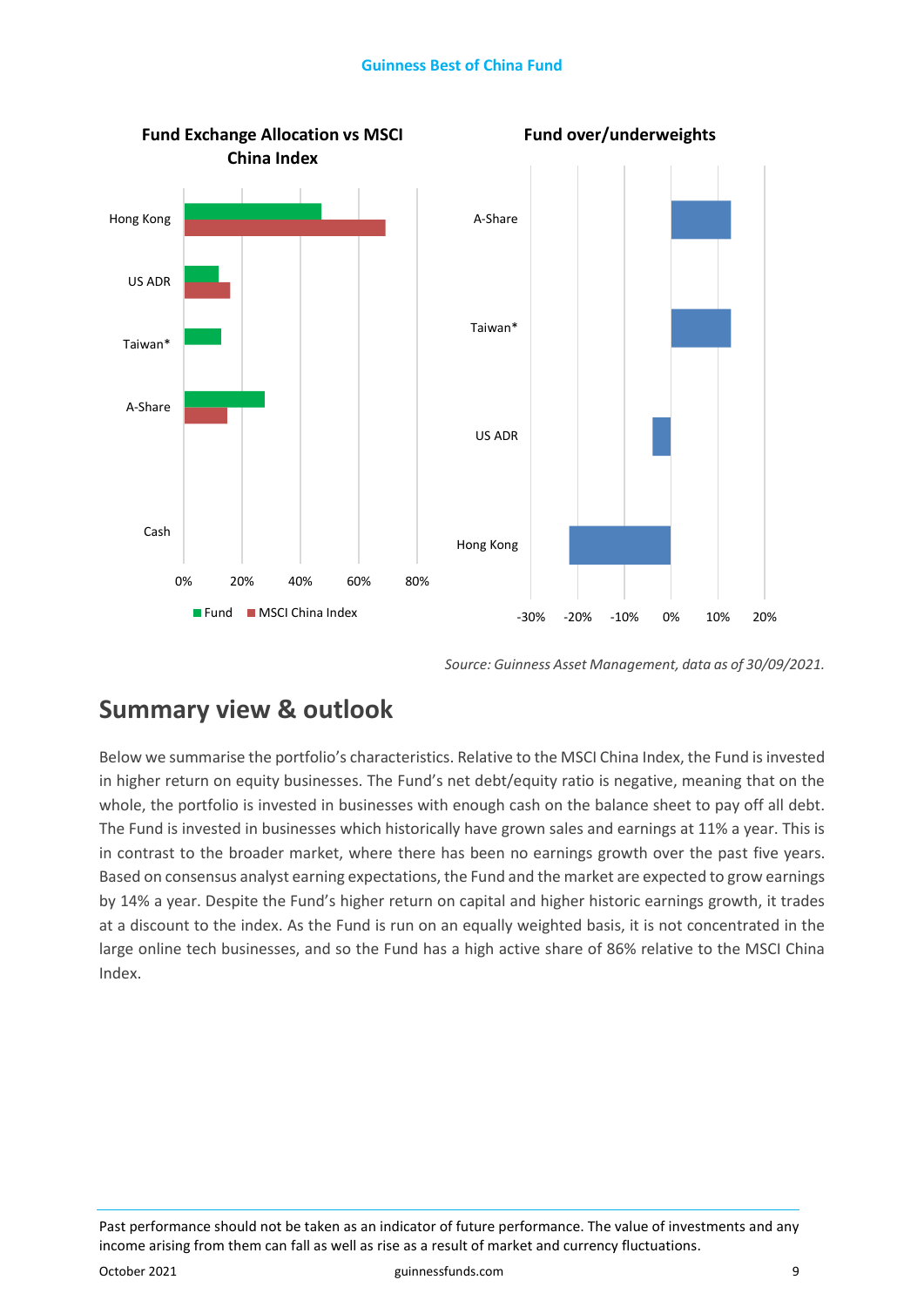|                      | <b>Quality</b> |                      |
|----------------------|----------------|----------------------|
|                      | Fund           | <b>MSCI</b><br>China |
| Return-on-<br>Equity | 22%            | 13%                  |
| Net<br>debt/equity   | $-11%$         | 28%                  |
|                      |                |                      |

|                                                      | Growth |                      |  |
|------------------------------------------------------|--------|----------------------|--|
|                                                      | Fund   | <b>MSCI</b><br>China |  |
| Sales growth<br>(Historic 5 yr<br>annualised)        | 11%    | 3%                   |  |
| Earnings growth<br>(Historic 5 yr<br>annualised)     | 11%    | 0%                   |  |
| <b>Expected sales</b><br>growth (2 yr<br>annualised) | 18%    | 13%                  |  |
| Expected<br>earnings growth<br>(2 yr annualised)     | 14%    | 14%                  |  |
| PE (2022e)                                           | 11.9   | 12.5                 |  |

| <b>Conviction</b>         |     |  |  |
|---------------------------|-----|--|--|
|                           |     |  |  |
| Positions                 | 32  |  |  |
| Top 10 %NAV               | 34% |  |  |
| Bottom<br>10%NAV          | 28% |  |  |
| Active share <sup>1</sup> | 86% |  |  |
|                           |     |  |  |
|                           |     |  |  |
|                           |     |  |  |

*Source: Guinness Asset Management, data as of 30/09/2021. Attribution relative to the iShares MSCI China ETF.*

We think this combination of factors means the Fund is well placed to offer exposure to the structural growth themes in China. At the same time, the Fund does this while paying attention to valuations – we do not want to overpay for growth. Since the Fund's repositioning in June 2020, the Fund was able to capture 113% of the upside in markets (covering 30/06/20, when the fund was repositioned, to 17/02/21, for the MSCI China NTR Index). In the downturn, the Fund captured 73% of the downside (covering 17/02/21 to 30/09/21).

**Edmund Harriss Sharukh Malik, CFA**  Portfolio Managers

#### **Data sources**

Fund performance: *Financial Express, total return 0.74% OCF*

Index and stock data: *Bloomberg*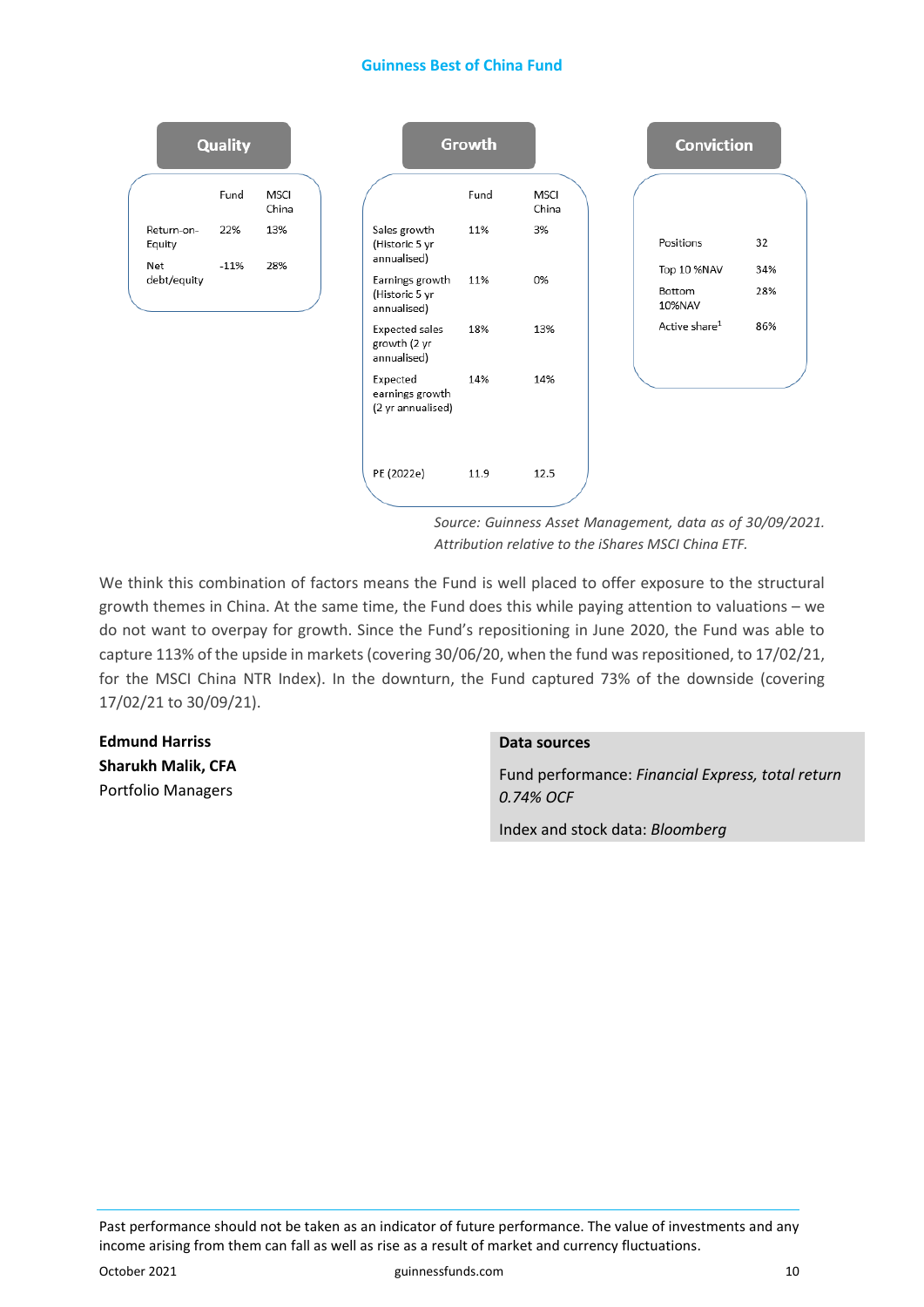

**PERFORMANCE**

*Past performance does not predict future returns* 

| Annualised % total return from launch (GBP) |  |
|---------------------------------------------|--|
|                                             |  |

| 14.3%<br>14.2% | <b>Fund (Z Class, 0.74% OCF)</b>      | 12.2% |  |
|----------------|---------------------------------------|-------|--|
|                | <b>MSCI Golden Dragon Index</b>       |       |  |
|                | IA China/Greater China sector average |       |  |

| Discrete years % total return (GBP)   |        | Sep '21 | Sep '20      | Sep '19 | Sep '18 | Sep '17 |
|---------------------------------------|--------|---------|--------------|---------|---------|---------|
| Fund (Z Class, 0.74% OCF)             |        | 6.4     | 13.9         | $-0.0$  | 0.1     | 27.4    |
| MSCI Golden Dragon Index              |        | 1.0     | 22.3         | 2.9     | 4.2     | 22.4    |
| IA China/Greater China sector average |        | 1.6     | 26.8         | 4.8     | 2.7     | 23.1    |
|                                       | 1      | Year-   | $\mathbf{1}$ | 3       | 5       | From    |
| Cumulative % total return (GBP)       | month  | to-date | year         | years   | years   | launch  |
| Fund (Z Class, 0.74% OCF)             | $-3.5$ | $-3.4$  | 6.4          | 21.2    | 54.7    | 94.5    |
| MSCI Golden Dragon Index              | $-2.9$ | $-6.4$  | 1.0          | 27.0    | 61.9    | 116.5   |
| IA China/Greater China sector average | $-0.3$ | $-8.0$  | 1.6          | 35.1    | 70.8    | 116.4   |

| <b>RISK ANALYSIS</b>                                | 30/09/2021 |          |          |
|-----------------------------------------------------|------------|----------|----------|
| Annualised, weekly, from launch on 15.12.15, in GBP | Index      | Sector   | Fund     |
| Alpha                                               | 0.00       | $-0.17$  | $-1.73$  |
| Beta                                                | 1.00       | 0.98     | 0.99     |
| Information ratio                                   | 0.00       | $-0.10$  | $-0.31$  |
| Maximum drawdown                                    | $-20.57$   | $-23.77$ | $-25.74$ |
| R squared                                           | 1.00       | 0.93     | 0.88     |
| Sharpe ratio                                        | 0.57       | 0.53     | 0.42     |
| Tracking error                                      | 0.00       | 4.90     | 6.67     |
| Volatility                                          | 17.99      | 18.30    | 19.04    |

**Past performance should not be taken as an indicator of future performance. The value of this investment and any income arising from it can fall as well as rise as a result of market and currency fluctuations.**  Source: Financial Express, bid to bid, total return (0.74% OCF). Fund launch date: 15.12.2015. Fund returns are for share classes with a current Ongoing Charges Figure (OCF) of 0.89%; returns for share classes with a different OCF will vary accordingly.

Past performance should not be taken as an indicator of future performance. The value of investments and any income arising from them can fall as well as rise as a result of market and currency fluctuations.

**30/09/2021**